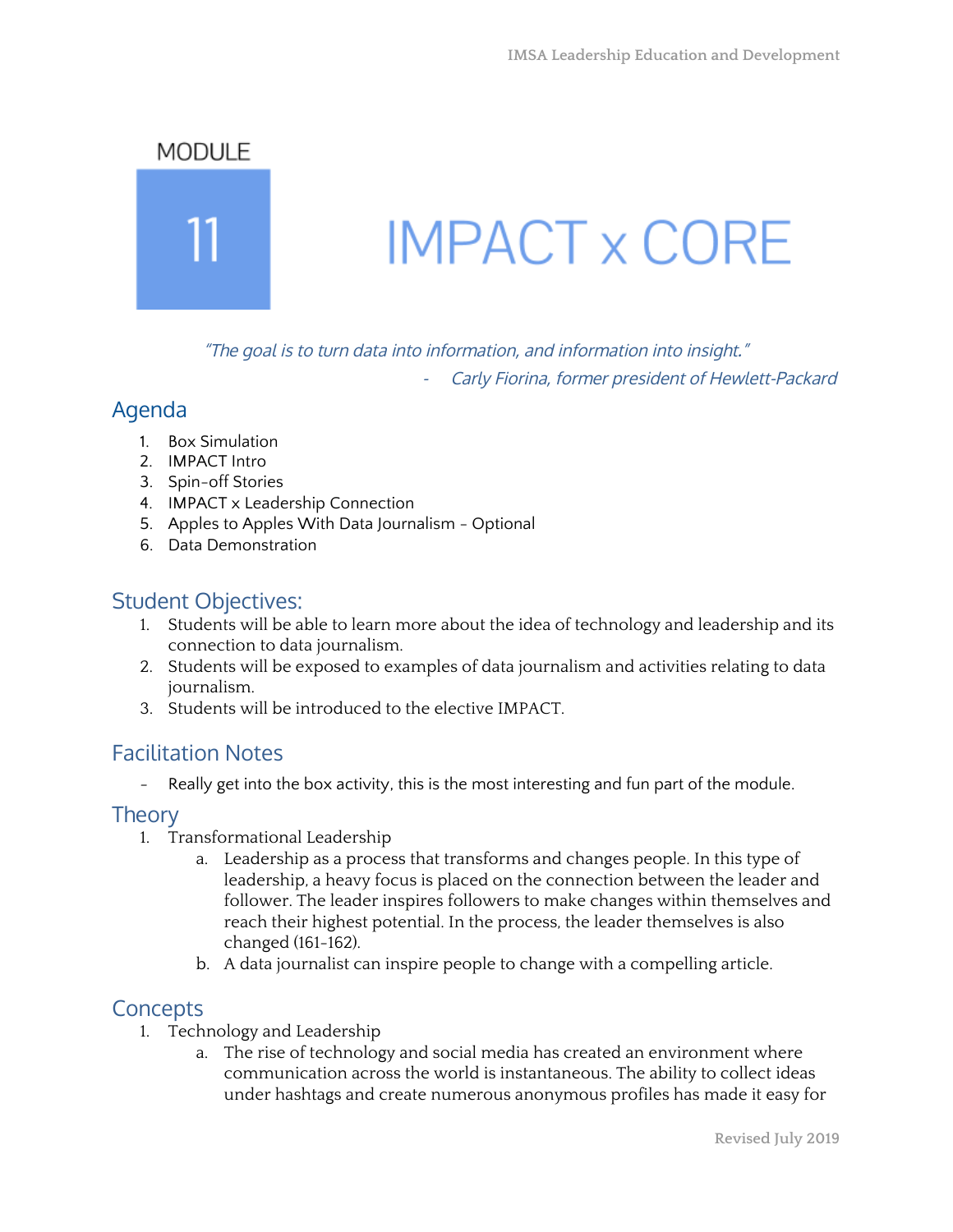social movements to spread, despite there being no clear leader of the movement. Some examples of movements like this are Black Lives Matter and #metoo. In addition, social media has provided a medium for immense demonstrations of support for people/countries etc. after some kind of injustice or tragedy is experienced. The ability to share a video, change your profile picture, or post information has added a sense of accountability and accessibility to information that has never been possible before.

- 2. Decentralized vs Centralized Leadership
	- c. Centralized: individual or small group is popular and "in charge" of the movement and its progression
		- i. Think most movements, companies, organizations, etc. This is the more common type.
	- d. Decentralized: no defined leader, they organize based on ideas that arise in online environments. Due to the rise of social media, decentralized movements are very common today
		- i. Decentralized movements are relevant because the internet and social media allow social movements to spread rapidly online without the need of any leadership.
		- ii. Instagram and Twitter are both very common places that decentralized movements are born
		- iii. An important thing to note is that just because a movement is on social media that does not mean it is decentralized; leaders can bring their movement to social media for more exposure but still be "in charge" of the movement
- 3. The power and importance of collaborative information
	- a. The spread of information is extremely important to keeping moral and ethical business practices true.
	- b. For example, many makeup companies were just caught using animal testing
		- i. Without the constant spread and empowerment of information, the public wouldn't have known and stepped in
		- ii. This is important because it shows a scenario where something was changed and the government did not get involved — many makeup companies stopped, or at least slowed animal testing just because information powered makeup-buyers to stop buying from these companies.

# Case Studies

## Vox Darkroom

#### **Resources:**

- 1. How journalism ended the airship industry <https://www.youtube.com/watch?v=g9bkQ7OiEdQ>
- 2. How journalism ended child labor <https://www.youtube.com/watch?v=ddiOJLuu2mo>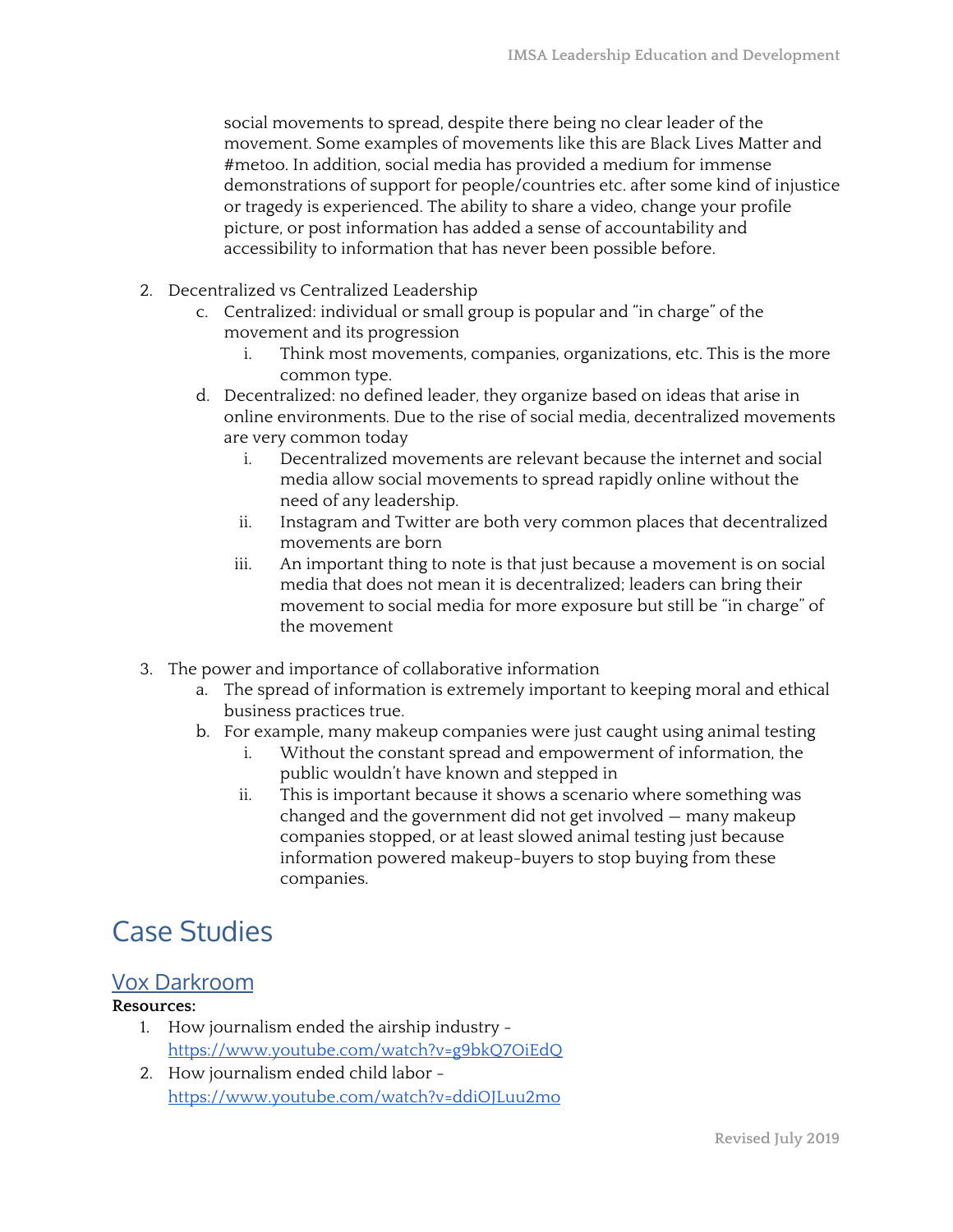#### **CORE Crash Course (CCC):**

Journalism has always influenced society and created change among the masses. However, when paired with technology, journalism can make a serious impact. After the camera was invented, the ability to take a snapshot of any point in history revolutionized the media's ability to sway the public.

The YouTube series Vox Darkroom does an excellent job recapping the history of picture-driven journalism. There are two examples - one showcases how the picture coverage of one event - the Hindenburg disaster - led to the demise of the entire airship industry. The other showcases how the efforts of just one person brought down the child labor crisis in the United States.

If photojournalism can help bring about this much change, how much can we do with the internet and the unprecedented prevalence of technology?

#### **Discussion Questions:**

- 1. What other examples of influential journalism can you think of?
- 2. What makes people become influenced by journalism?

# **Raj Chetty**

**Resources:**

1. Link to article [https://www.theatlantic.com/magazine/archive/2019/08/raj-chettys-american-dream](https://www.theatlantic.com/magazine/archive/2019/08/raj-chettys-american-dream/592804/) [/592804/](https://www.theatlantic.com/magazine/archive/2019/08/raj-chettys-american-dream/592804/)

#### **CORE Crash Course (CCC):**

Having access to the data that the IRS collect year after year, Raj Chetty visualized the economic performance of millions of American citizens, and he dove into various possible reasons for catalyzing or stifling upward social mobility (moving from a lower economic class to a higher one).

"[E]ach of [Chetty's] studies has become a front-page media event ("Chetty bombs," one collaborator calls them) that combines awe—millions of data points, vivid infographics, a countrywide lens—with shock.

Raj Chetty is a good example of how data journalism can be leveraged as a tool for good. He uses his data journalism skills for leadership in his specific field of economics. The point of data journalism is to disseminate information compiled from data sources in a manner that the general public can understand.

#### **Discussion Questions:**

1. Raj Chetty's work made many great strides on the way to social/economic wellness for everyone in America, not just the wealthy. What other important social issues can be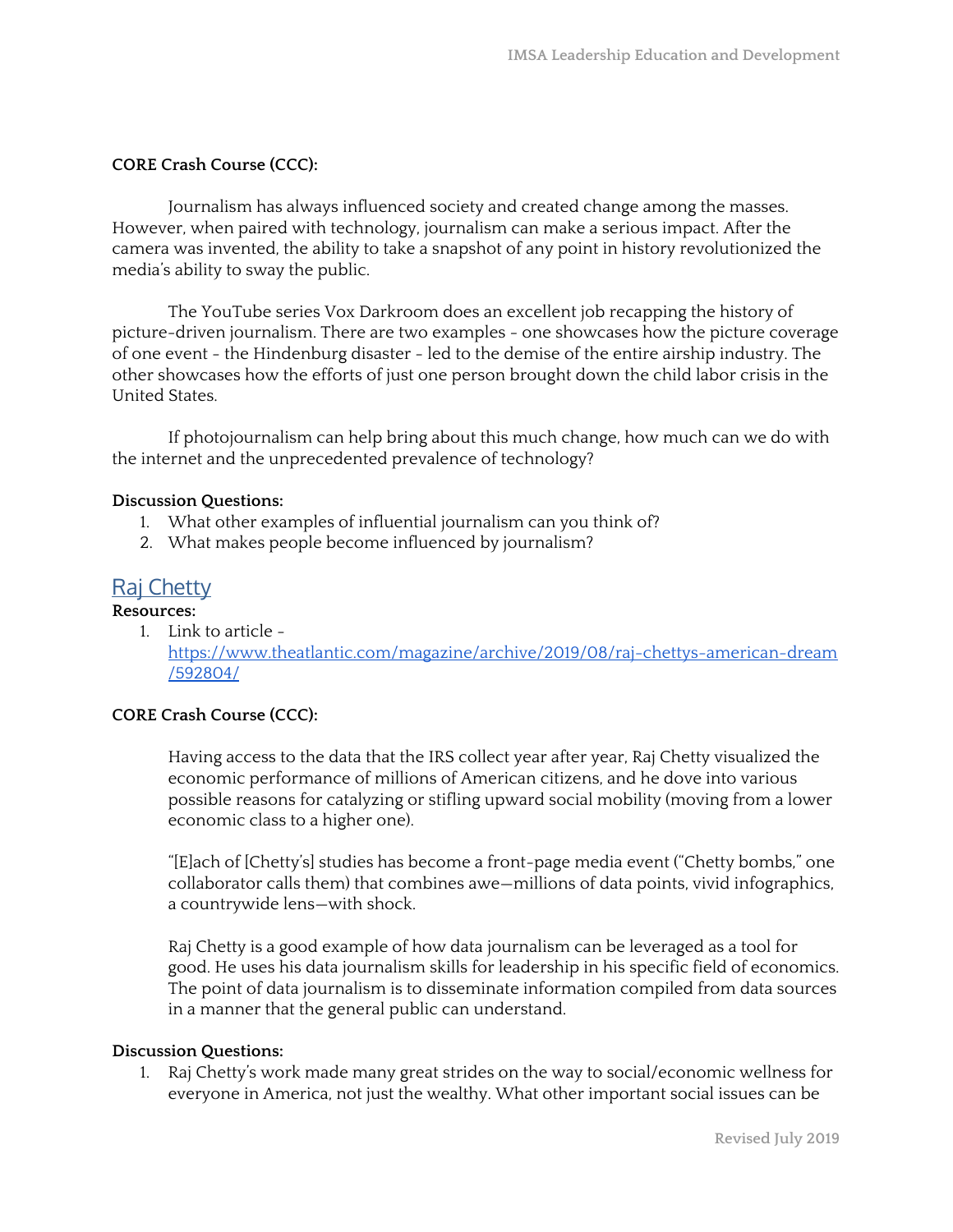greatly influenced using data journalism?

# Technology and Leadership

# Example: Massacre in Sudan (2019)

**CORE Crash Course (CCC):** In essence, the crisis is a conflict between pro-democracy civilians and the country's security forces. Following months of pro-democracy protests against President Omar al-Bashir, in April he was ousted by the military and arrested after 30 years in power. In 2010, he was charged by the international criminal court of having led a genocide in Darfur in western Sudan. That genocide resulted in deaths numbering in the hundreds of thousands, so al-Bashir has a track record of brutally suppressing dissent. Late last year, Sudanese civilians started protesting food shortages and rising prices, which turned into anti-government protests.

Civilian protesters have been attacked by the country's military, with reports of more than 100 killings and 70 rapes during a single attack in the country's capital, Khartoum, last week, and dozens of "bloated bodies" reportedly being dragged from the river Nile.

After Mohammed Matar was killed in the attacks, his profile picture (a simple blue color) was shared by a social media influencer to tens of thousands of people, who then continued to share and change their profile pictures to the color. This eventually even reached the western world, with thousands of people changing their profile pictures to raise awareness of the injustices being committed. This was especially important because the Sudanese government perpetrated an internet shutdown to prevent media coverage of the event.

#### Connection to Data Journalism

The number of deaths in the massacres in Sudan can provide data for potential data journalism articles that can raise more awareness for these events.

In a similar way, a data journalism article provides meaningful insights about the Yemen Crisis (Link to [Sharanya's](https://schoudhury2.wixsite.com/mysite) article).

#### **Discussion Questions:**

- 1. Do you think so much support would have been garnered without the use of social media?
- 2. Why do you think the government felt it necessary to shut down the internet?

#### Example: Police Body Cameras

**CORE Crash Course (CCC):** Police body cameras have become more popular as police brutality has become more of a common topic. These videos have resulted in multiple instances of police officers being suspended from their jobs due to infringements of the "use of force" policy. One such example is a Federal Heights police officer who was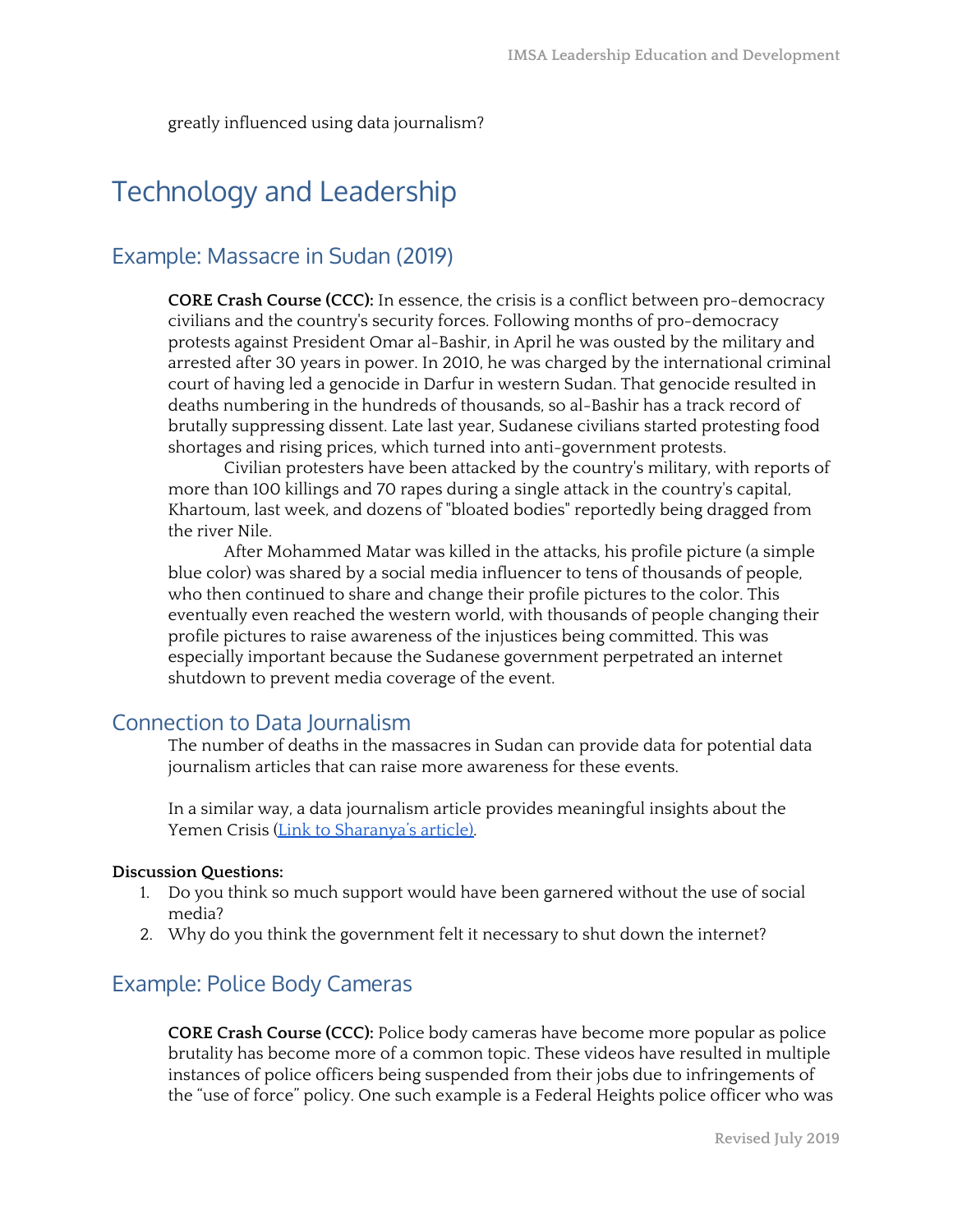fired after slamming a suspect into a refrigerator and then later engaging in a full on fist fight with him and then stating "I don't care [if he gets medical].

<https://www.youtube.com/watch?v=-by4xjcp5IA> here is a video of this interaction.

Many such body cam videos have been shared on social media, sparking protests and movements fighting for accountability for the police force. Stephan Clark was a 22 year old man in Sacramento who fled from police after breaking some windows. The video shows footage of the police officers firing 20 shots at him, with 8 hitting him and at least 2 being delivered once he was already on the ground. <https://www.youtube.com/watch?v=xjR5X0i4wVY> They did not approach him for over 5 minutes afterwards, and once more officers arrived they went to him and handcuffed him before noting that he was completely unarmed, with only a phone in his hand. The officers were not indicted on any charges, which deeply angered many. Protestors who saw the video blocked a freeway and entrance to a basketball game, causing a delay in the game and statewide coverage of the issue. By increasing accountability for injustices committed by police, body cams have been able to spark movements against police brutality. Without this technology, some of these movements would not gain traction due to the lack of coverage.

#### **Discussion Questions:**

- 1. Does a movement have to succeed to have impact?
- 2. Would this kind of accountability be possible without technology?
- 3. How did the social movement over Stephan Clark form? Who was the leader? Was there any 1 defined leader?

# Module Outline

## Box Simulation (5 min)

#### **Purpose:** Hype up IMPACT.

**Resources:** Music ready on laptop, folded paper with data, box, visualization ready **Instructions:** Have a big ASMR voice on hand. This should almost interrupt the connection, or at least be very sudden. Turn off the lights and play sad violin music. \*ASMR VOICE\*"Close your eyes.Listen to my voice. Listen only to my voice. Let my voice crash over you like waves on a shoreline. Let my voice fill your lungs in every inhale and exit your body in every exhale.Let yourself rise up and down as my voice flows through you. . . . Calm. . . . Focus on what you see, right now all you see is nothing. This is what the world looks like without data journalism. " Quietly place a box in the middle of the room. Within the box should be a folded up sheet of paper with a table of data without labels. Have the class open their eyes. Have one volunteer come uncover the box and unfold the paper. Have them show everyone. Project the same data brilliantly visualized "WOW!!!! ", and unzip jacket to reveal IMPACT shirt somehow. Say "This is IMPACT."

## IMPACT Intro (5 min)

**Purpose:** Introduce and promote IMPACT and give and overview of what we focus on during the semester.

**Resources:** Project Examples, Canva, Google Sheets, Plotly **Instructions:** Introduce IMPACT generally and make sure to include what IMPACT stands for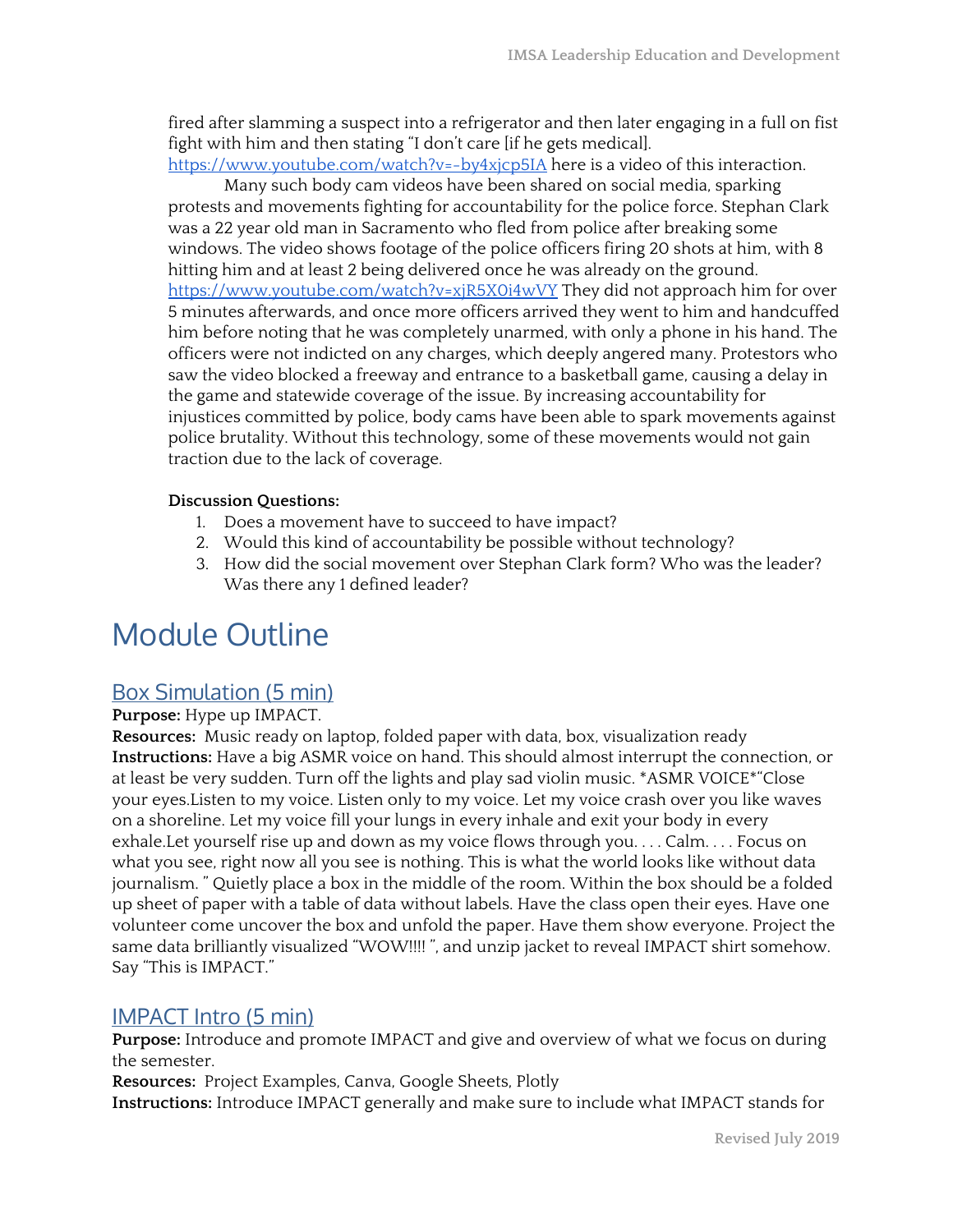(Information Motivating Public Activism) and explain how data and visuals are used in journalism. Explain how and why data journalism is relevant to society today. Lead into how in IMPACT we are able to do this during the project by data journalism through websites and articles. Show examples of the very cool websites. Introduce how we can make these websites through Canva, Google Sheets, and Plotly.

#### Data Journalism Intro (5 min)

**Purpose:** Introduce the students to data journalism and make sure understand the concept

#### **Resources:**

- **-** <https://www.import.io/post/8-fantastic-examples-of-data-journalism/>
- <https://www.opportunityatlas.org/>

#### **Instructions:**

Journalism, by itself, is information that is conveyed through any media (newspaper, TV, radio, internet). CNN, Fox, MSNBC, Vox, The New York Times, those are all examples of journalism.

Data journalism is journalism that incorporates graphs, charts, tables, or any visualization that showcases data collected for the sole purpose of enhancing the message that the article has.

#### Examples:

<https://www.import.io/post/8-fantastic-examples-of-data-journalism/> - this site shows compact versions of data journalism articles right on that one page

<https://www.opportunityatlas.org/> - this is a map that is color coded based on how well off the population will be in the future, based on data gathered from the IRS

#### Spin-Off Stories(15 min)

**Purpose:** Give students a taste of data journalism and how to manipulate the story to get their audience to react how the

**Resources:** Questions to ask the different groups, typical data questions(i.e correlation, do carrots correlate with apples? )

**Instructions:** Split class by tables, give them data questions and some negative data, ask the groups to create a spin of story to appeal to the audience. We also tell the rest of the class what they should act like depending on the group that's presenting. The groups will get 2 minutes to tell their story.

Question possibilities:

Do carrots correlate with apples?

Did the fire effect the movie industry?

#### IMPACT x Leadership Connection (10 min)

**Purpose:** Facilitate the connection between CORE and IMPACT

**Resources:** This module sheet

**Instructions:** Facilitate the concepts technology in leadership, decentralized versus centralized leadership, and the power of collaborative information in the context of IMPACT using as many or as few examples as you want.